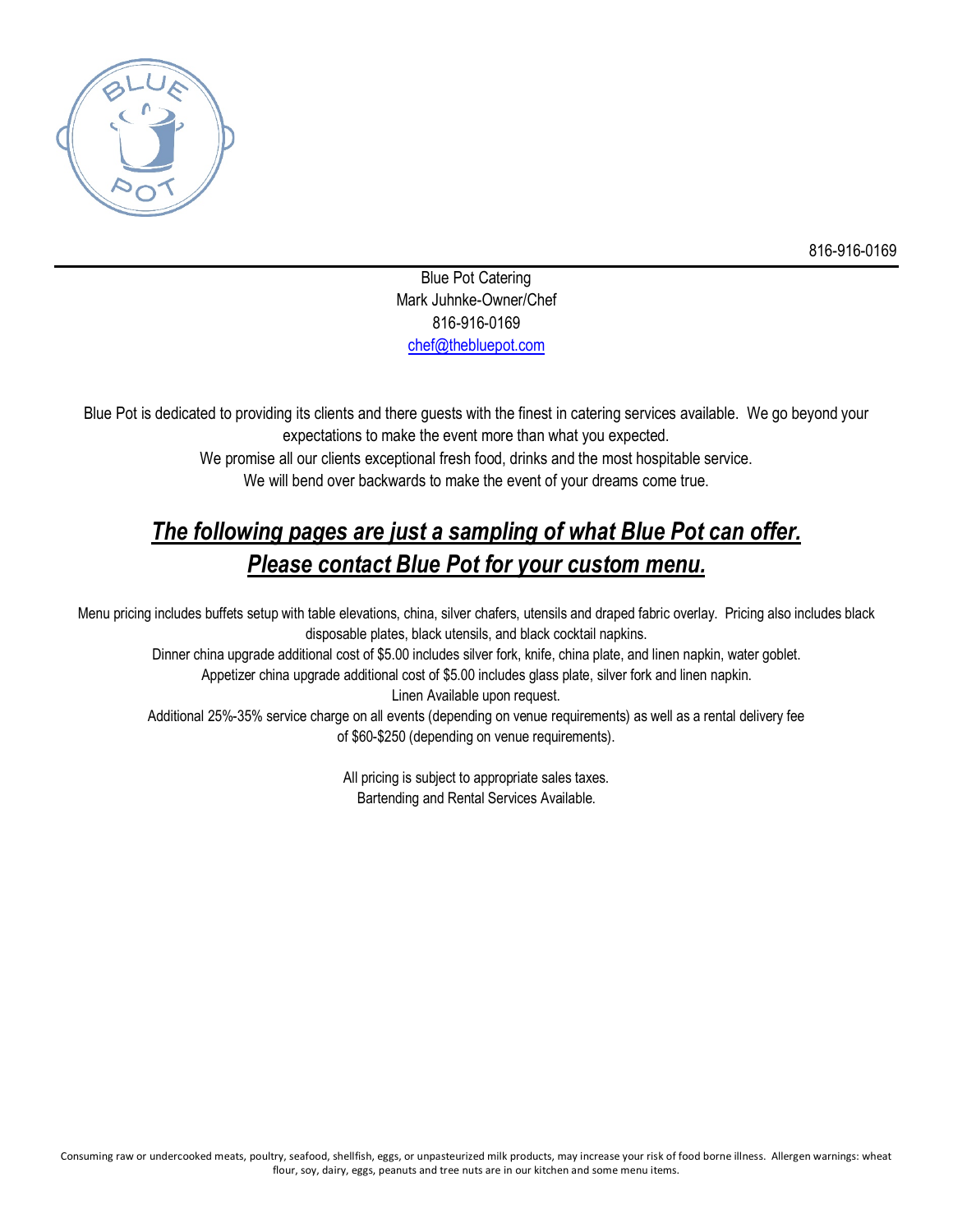

# **Passed Hors D' oeuvres**

\$4.50 per person--3 pieces per person

### *Bacon Gorgonzola Sirloin Skewers*

Fresh Ground Sirloin, Caramelized Onions, Gorgonzola Cheese wrapped in Bacon and placed on a skewer and coated with worstershire glaze

### *Boursin Cheese Puffs*

*Croissant Pastry filled with French Herbed Boursin Cheese, Brushed with Sweet Jalapeno Preserves*

### *Artichoke and Sun dried Tomato Puffs*

Goat Cheese, Artichokes, Sun Dried Tomatoes and Walnut Pesto in Puff Pastry

### *"Bruschetta" Toast*

Grilled Baguette topped with sliced mozzarella, Roasted Roma tomato, cracked pepper, basil pesto and balsamic syrup

### *Blue Cheese Mini Potatoes*

*Mini Potatoes Stuffed with Blue Cheese, Walnuts, Herbs and Topped with Crispy Onion, Port Wine Gastrique*

### *Blackened Tuna #*

Blackened Tuna Seared Rare with Wasabi Aioli, Soy Glaze, Micro Greens on Sesame Cracker

### *Mini Crab Cakes*

Parmesan Cup, Red Pepper Basil Aioli

### *Mini Beef Wellington*

Puff Pastry, Mushroom Duxelle, Red Wine Butter

### *Peppered Beef Tenderloin*

Crostini, Shaved Beef Tenderloin, Cognac Aioli, Micro Arugula

#### *Pulled Pork Tostata*

12 Hour Slow Cooked Pork Carnitas, Guacomole, Mini Corn Tostata, Micro Cilantro

### *Bacon Wrapped Dates*

Goat Cheese, Marcona Almond, Apple Wood Smoked Bacon, Sweet Soy Glaze, Green Onions

### *Parmesan Thyme Popcorn*

Browned Butter served in a bamboo cone

### *Lobster Mac and Cheese*

Mini Crock of White Cheddar Mac and Cheese, Lobster, Herbed Bread Crumbs

### *Prosciutto Wrapped Shrimp*

Gorgonzola Blue Cheese Aioli

### *Crispy Chicken Bites*

Honey Thyme Glaze

*Goat Cheese and Roasted Olives*

Herbed Crostini with whipped Goat Cheese and Roasted Olive Tapenade

#### *Spicy Shrimp*

Chilled Shrimp tossed with spicy siracha vinaigrette and fresh herbs on a bamboo knot skewer

#### *Chicken and Waffles*

Crispy Chicken Bite on Bamboo Knot Skewer with Sugared Belgium Waffle Bite, Dashed with Bourbon Maple Syrup and Crystal Hot Sauce

> *House Made Chorizo Meatball Skewer* Chorizo, Cilantro, Poblano, Corn

Queso Fresco, House BBQ Sauce

*BLT Bite* Peppered Bacon wrapped around Marinated Tomato, Micro Greens Drizzled with Pete's Hot Honey

### *Smoked Salmon Chevron*

Cedar Plank Smoked Salmon, Brown Sugar Thyme Glaze, Dill Crème Fraiche, Pickled Red Onion on Brioche Toast

### *Flatbread Pizza*

Seasonal Flatbread Pizza Bites Check with Blue Pot for Current Options

*Curried Chicken Salad* Herbed Cheese Puff filled with Curried Chicken Salad and Cashews

*Crispy Mozzarella*

Smoked Mozzarella Coated with Herbed Panko Bread Crumbs, Roasted Tomato Aioli

> *Seasonal Soup Shooter* Mini Grilled Cheese

### *Berries and BBQ*

Smoked Pork, Sweet Corn Pancake, Scallion, Black Berry BBQ Sauce

*\*\*Domestic and Imported Cheese Display\*\**

Grapes, Fruit, Lavosh, Nuts, Farm to Market Bread, Local Honey

### *\*\*Charcuterie Display\*\**

Italian Meats and Cheeses, Fruit, Fresh Mozzarella, Flash Grilled Veggies, Farm to Market Bread, Olives, Pepperoncini, Tapenades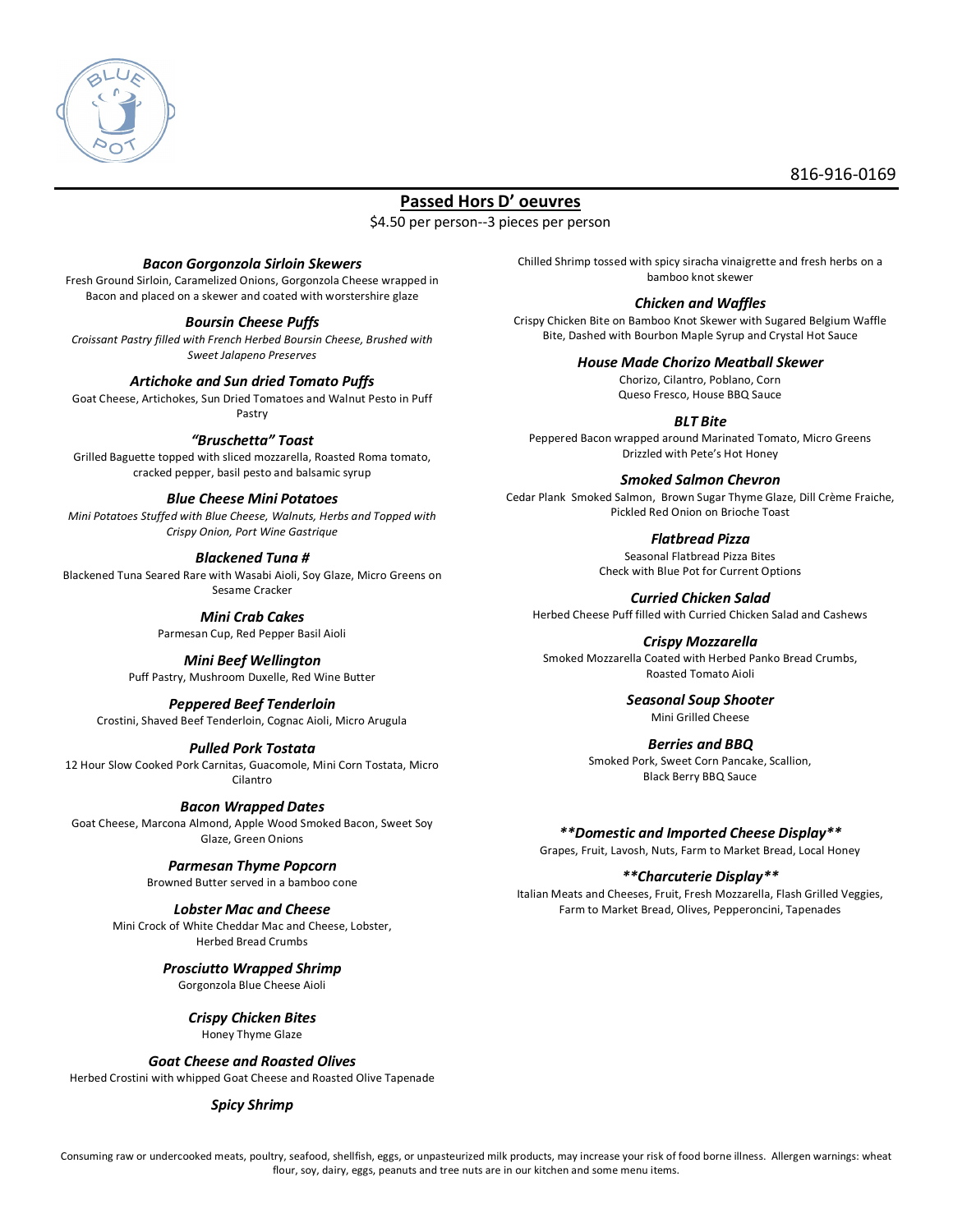

# *Heavy Appetizer Menu:*

\$25 per person- Both Display Items, 1 Sandwich and 1 Skewer, 1 Spread/Dip, 2 Hot Apps \$18 per person- Both Display Items, 1 sandwich OR 1 Skewer, 1 Spread, 1 Hot App

# *Display Items:*

# *Crudites*

Assorted Seasonal Vegetables, Fresh, Grilled and Roasted. Served with our House Made Green Goddess Dressing

# *Domestic and Imported Cheese Display*

Crackers, toasts, nuts, grapes and strawberries

# *Sandwich/Skewers:*

*Ginger Chili Chicken Skewer-*Peanut Satay Sauce *Crispy Chicken Skewer*- Mustard Honey Dipping Sauce *Smoked Chicken Skewer-* Brined and Smoked over Cherry with BBQ Rub, House BBQ Sauce *Crispy Pork Belly Skewer*- Hoisin, Sweet Chili, Cucumber Relish *Herbed Shrimp Skewer*- Zuchinni, Lemon, Garlic and herbs. *Korean Bulgogi Skewer-* Marinated Grilled Beef, Sweet Soy Glaze *Mozzarella Skewer*- Fresh Mozzarella Boccocini, Basil, Tomato *Peppered Beef Roll-*Bacon Onion Jam, Horseradish Aioli on a Pretzel Roll *Turkey on Brioche-* Boursin Spread, Sprouts and Cucumber *Mini Wraps Assortment-* Southwest Chicken, Mango Turkey, Roast Beef with Crispy Onions, Asian Chicken *Seasonal Mini Panini-* Check with Blue Pot for Current Options *Mini Cuban Sandwich*-Shaved Mojo Marinated Pork Loin, Ham, Grainy Mustard, Swiss Cheese, Carribean Spiced Aioli, Galic Butter *Mini Italian Meatball Grinders*- Fresh Mozzarella, Marinara, Garlic Mini Roll, House Made Meatball *Burnt End Slider*- House Made Burnt Ends, BBQ Sauce, Sweet and Sour Slaw *Mini Thai Chicken Burger-* Ground Chicken, Cilantro, Lemon Grass, Sweet Chili, Scallion Aioli *Pork Belly BLT*- Roasted Tomato, Herb Pistou, Micros, Mini Roll *Mini Ruben Triangles*- Marble Rye, House Kraut, Swiss, 1k Island *Carnita*- 15 hour slow Cooked Pork, Tortilla, Chihuahua Cheese, Pickled Onion, Chili, Charred Peppers- Jalapeno Crema *Cemita*- Sesame Roll, Pulled Pork, Chipotle, Avocado, Cilantro

# *Spread/ Dips:*

*Black Bean Poblano Corn Relish- Bi- Colored Tortilla Chips Warm Artichoke Spinach Gratin- Garlic and Herb Crostini, Pita Cedar Plank Smoked Salmon Dip- Bagel Crisps 5 Pan- Fried Onion Dip served with herbed kettle chips Roasted Pepper Hummus- grilled pita, olives, pepperoncini Goat Cheese Torta- Pesto, Sundried Tomato- Lavosh, Bread White Cheddar Torta- Mango Chutney, Apples and Lavosh Queso Fundido- Chorizo, Peppers, Tomato, Jack, Tortilla Chips*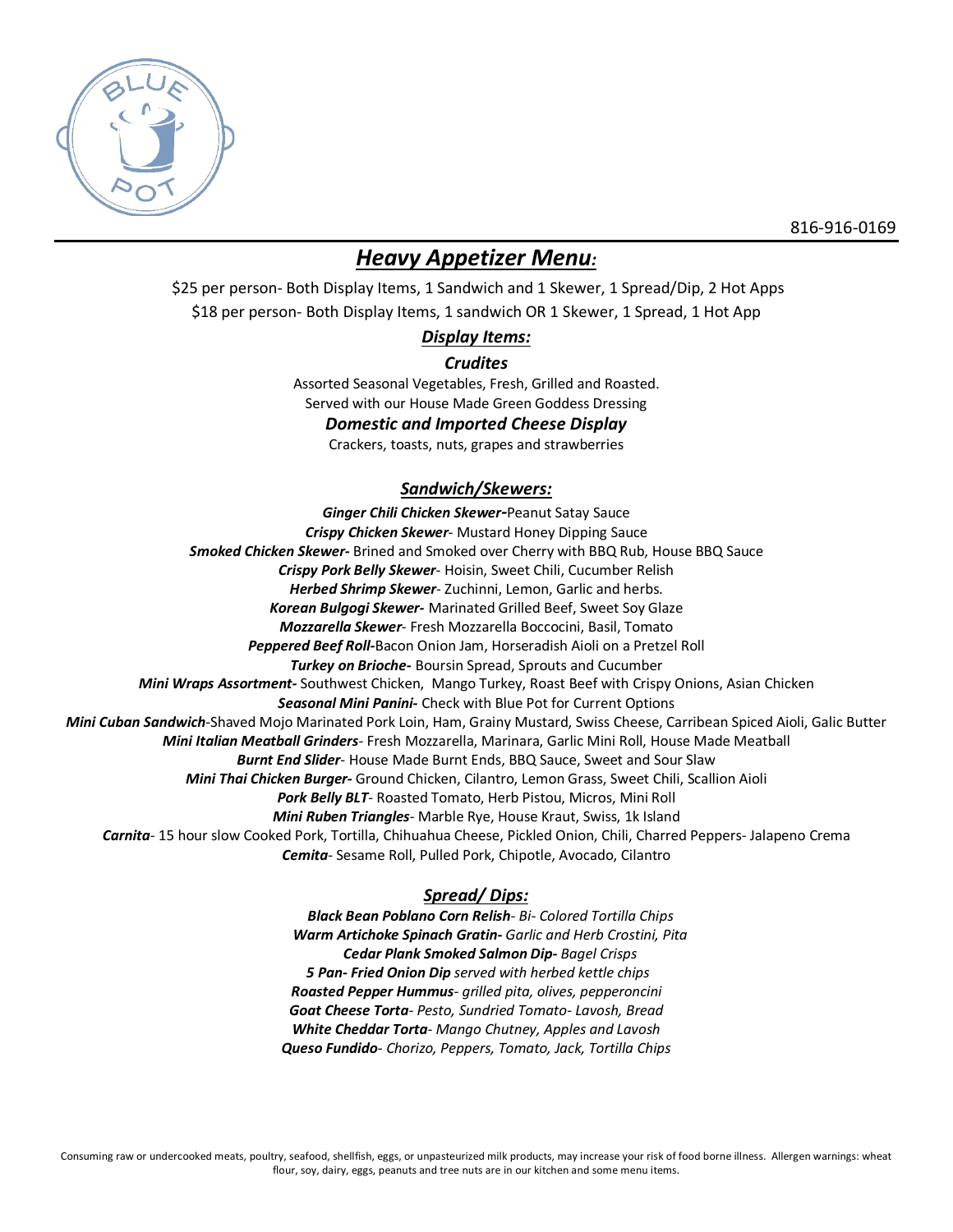

# *Heavy Appetizer Menu Continued*

# *Hot Apps:*

*Grilled Asian Wings- Sweet Chili Sauce, Scallion, Sesame Pig Wings- Soy Glaze, Sambal, Cilantro Pistou Stuffed Mushrooms- Italian Cheeses, Balsamic, Bread Crumbs, Roasted Peppers Wild Mushroom Strudel- Marsala Sauce Potato Pancakes- Bacon and Cheddar Relish Mac and Cheese- Cavatappi, White Cheddar Sauce, Herbed Bread Crumbs Flatbread Pizza- Seasonal Options Available Chicken Tikka Masala- Yogurt and Spice Marinated Chicken, Tomato Cream, Warm Naan Bread, Raita Vodka Pasta- Penne, Creamy Tomato Vodka Sauce, Torn Basil*

# *Upgrades: \$6.50 per person*

*Shrimp Cocktail with Traditonal and Rosemary Cocktail Sauce Cedar Plank Smoked Salmon- Traditional Accompaniments, Crostini Mini Crab Cakes- Cajun Remoulade Smoked Pork Loin- Brinded and Rubbed, Smoked over Cherry Wood. Black Berry Bbq Sauce Roasted Prime Rib of Beef- Mini Rolls, Basil and Rosemary Horseradish (\$8.50 per person)*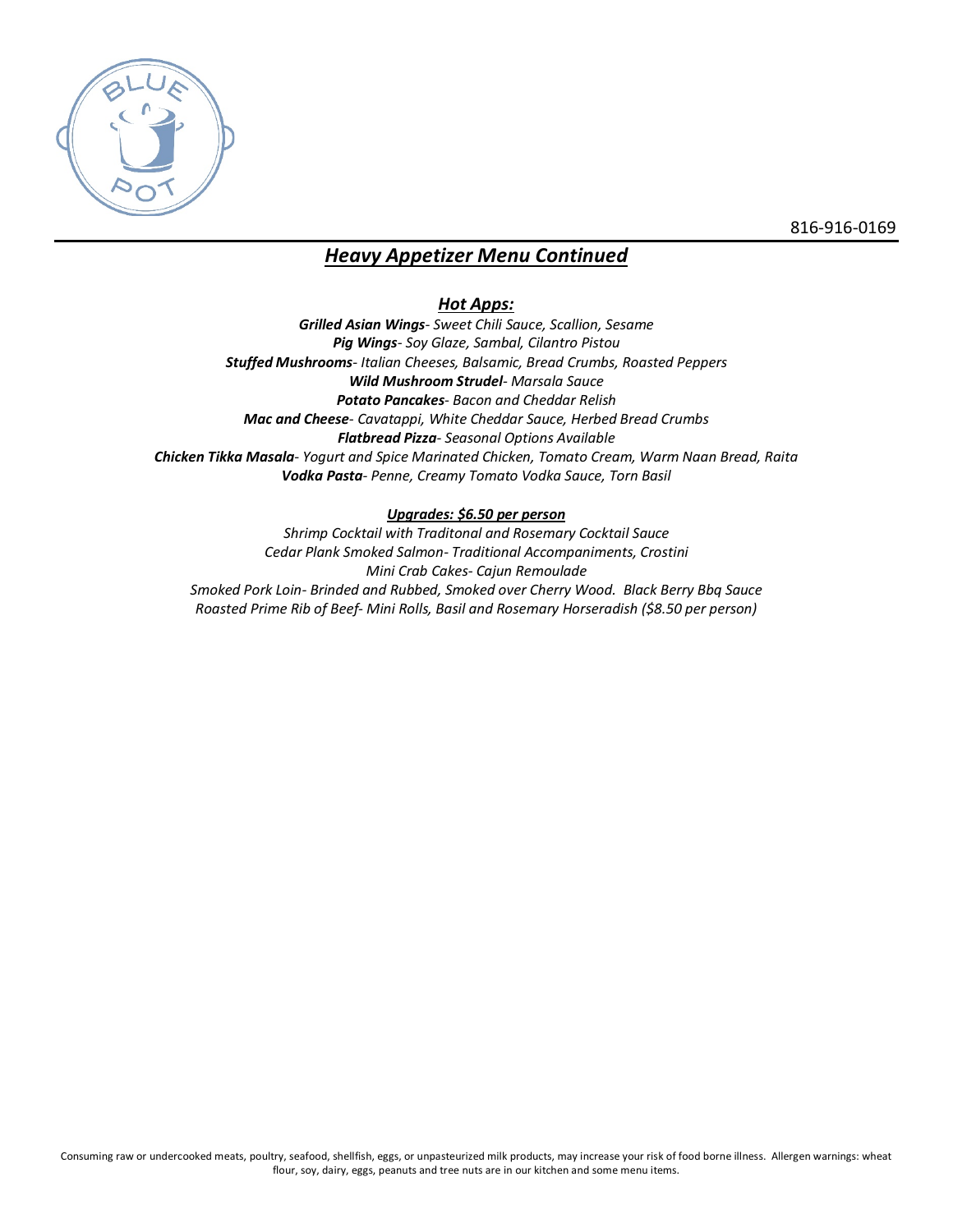

# *Stations Menu:*

Choose 3 stations \$36 Each Additional Station is \$8.50 per person

### *Hand Pulled Mozzarella*

Items may vary depending on season *House Pulled Mozzarella 3 flavored Salts EVOO, Balsamic Syrup Assorted Heirloom Tomatoes Grilled Baguettes Charcuterie Platter* Assorted Italian Meats, Olives, Artichokes, Roasted Peppers, Grilled Veggies, Marinated Mushrooms, Pesto, Mustard

### *BBQ*

Smoked Pulled Pork, Burnt Ends\*\* 3 different Kc Style Sauces Jalapeno Cheddar Corn Souffle House Pickles Apple Slaw House Made BBQ Kettle Chips Bakery Rolls

## *Pasta*

Alfredo Pasta Pomodoro Pasta House Made Sausage and Meatballs Garlic Knots Italian Salad Local Greens, Olives, Shaved Parm and Asiago, Grape Tomatoes, Artichokes, Red Wine Vinaigrette

### *Cheese Display*

Domestic and Imported Cheeses Lavosh, Crackers, Bakery Breads Fruit, Local Honey and Preserves Nuts and Dried Fruits

# *Rib \*\**

Roasted Prime Rib Basil and Rosemary Horseradish Sauce, Demi Glace Dauphine Potatoes Roasted Tomato with Boursin Creamed Spinach Mini Farm to Market Rolls

### *Curry*

Chicken Tikka Masala Spiced Eggplant and Zuchinni Skewers Naan Mango Chutney, Creamy Riata, Mahummara

### *Street Tacos*

Mini Soft Shell Tacos Pork Carnitas, Beef Barbacoa, Chipotle Chicken, BBQ Shrimp\*\* Cabbage Slaw Mexican Crema Chips and House Made Guacamole

#### *Dim Sum*

Steamed Pork Buns Vegetable Egg Rolls Chinese Chop Salad with Sesame Soy Dressing Fried Rice Sweet Chili Sauce

### *Flatbread Pizza*

Seasonal Flatbread Pizzas Tuscan Grilled Vegetable Display Caesar Salad Martini Cups Fried Mozzarella and Olives